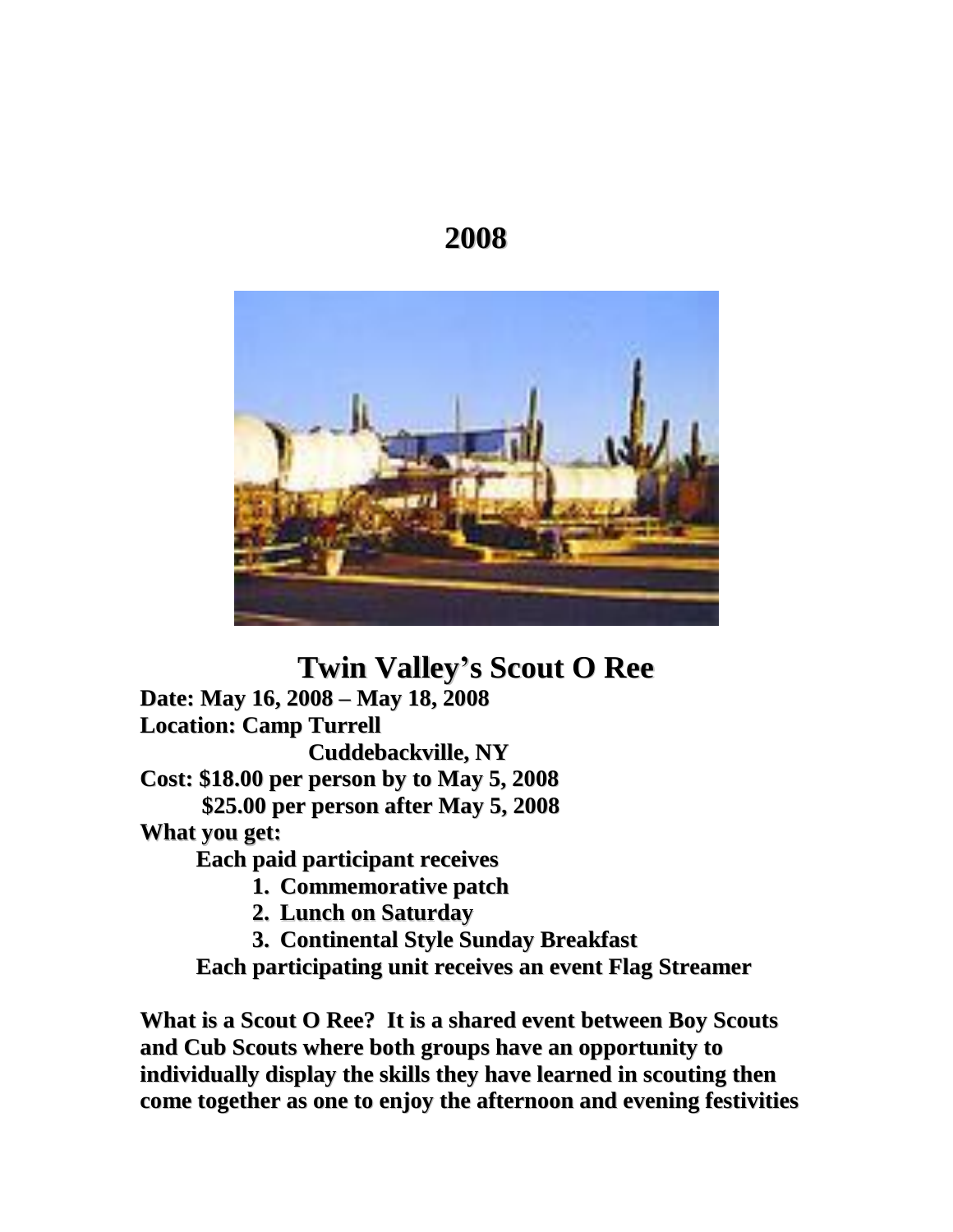# **Cub Scout Covered Wagon Derby Schedule**

### *Friday*

 $6:00 - 8:00$ pm Check In **Friday**<br>6:00 – 8:00pm Check In<br>9:00pm – Opening Camp Fire 6:00 – 8:00pm Check In<br>9:00pm – Opening Camp F<br>11:00pm – Lights Out 11:00pm – Lights Out<br>**Saturday**<br>7:00 – 9:00am Breakfast

### *Saturday*

9:00am - Saturday Check In begins 7:00 – 9:00am Breakfast<br>9:00am - Saturday Check In begins<br>9:30am – Wagon Check begins 9:00am - Saturday Check In begins<br>9:30am – Wagon Check begins<br>10:00am – First Wagon departs Town Hall for the Wild West 9:30am – Wagon Check begins<br>10:00am – First Wagon departs Town Hall for the Wi<br>10:00am – 2:30pm - Covered Wagon Derby 10:00am – First Wagon departs Town Hall for the Wild West<br>10:00am – 2:30pm - Covered Wagon Derby<br>12:00 – 1:00pm - Lunch served off Chuck's Wagon in front of Town Hall 10:00am – 2:30pm - Covered Wagon Derby<br>12:00 – 1:00pm - Lunch served off Chuck's Wag<br>2:30pm – Last Wagon returns to Town Hall 12:00 – 1:00pm - Lunch served off Chuck's<br>2:30pm – Last Wagon returns to Town Hall<br>2:45pm – 3:15pm - Wagon Judging 2:30pm – Last Wagon returns to Town Hall<br>2:45pm – 3:15pm - Wagon Judging<br>3:30pm – Auction begins 2:45pm – 3:15pm - Wagon Judging<br>3:30pm – Auction begins<br>4:00 – Patrol meal preparation begins  $3:30\text{pm} - \text{Auction begins}$ <br> $4:00 - \text{Patrol}$  meal preparation begins<br> $5:00\text{pm} - \text{Dinner}$  in Cub Pack sights 4:00 – Patrol meal preparation begins<br>5:00pm – Dinner in Cub Pack sights<br>7:00pm – Clean up complete 5:00pm – Dinner in Cub Pack sights<br>7:00pm – Clean up complete<br>8:00 – 8:30pm Vespers 7:00pm – Clean up complete<br>8:00 – 8:30pm Vespers<br>9:00pm – Closing Camp Fire 8:00 – 8:30pm Vespers<br>9:00pm – Closing Camp Fi<br>11:00pm – Lights Out *Sunday* 11:00pm – Lights Out<br>**S***unday*<br>7:00 – 8:00am – Breakfast **Sunday**<br>7:00 – 8:00am – Breakfast<br>8:15am – Checkout begins *Scout Needs* Per scout Handbook Knife Rope - 1 Piece 5 foot  $\log \frac{1}{4}$  diameter First Aid Supplies - 1 Neckerchief

Wagon (Per Wagon)

2 Wooden poles 4 or 5 feet long 1 Blanket

### **NOTE:**

**1. Admin building will be closed during meal times and camp fires. There will be no check in or check out during these times. 2. All patches and flag streamers will be disturbed when unit has been released by event staff member. Any unit not checking out will not receive there patches or streamer.**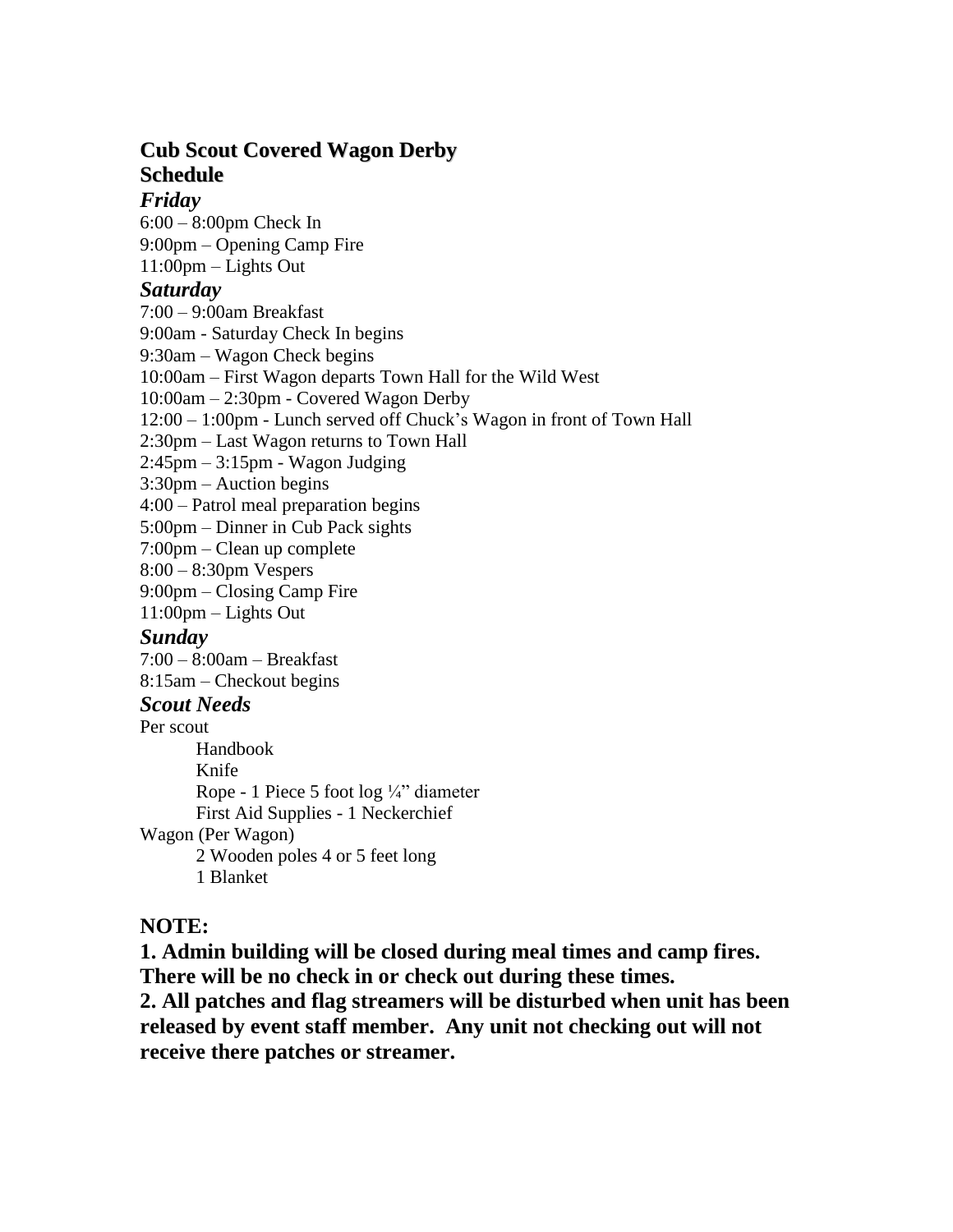# **The Derby**

 $2 - Goveror$ 

The Town Folk

 $1 -$ Mayor (Score keeper)

- 0wn Folk<br>1 Mayor (Score keeper)<br>1 Sheriff (Proficiency Judge) 1 – Mayor (Score keeper)<br>1 – Sheriff (Proficiency Ji<br>1 – Deputy (Water)
- 
- $1 -$ Deputy (Water)<br> $1 -$ Banker (gives out nuggets)

# The Wagons (Max 8 Scouts - positions should rotate)  $Q$ 1 – Banker (gives out nu<br>lagons (Max 8 Scouts<br>1 – Wagon Master Tagons (Max 8 Scouts - positio<br>1 – Wagon Master<br>1 – Trail Scout (Map Reader)

- 
- 1 Wagon Master<br>1 Trail Scout (Map Reader)<br>6 Trail Hands
- 
- $1 -$ Knife for each scout on wagon
- 6 Trail Hands<br>1 Knife for each scout on wagon<br>1 Neckerchief for each scout on wagon 1 – Knife for each scout on wagon<br>1 – Neckerchief for each scout on wa<br>2 – Wooden poles (5 feet long)
- 2 Wooden poles (5 feet long)<br>1 5 foot length  $\frac{1}{4}$ " rope for ea<br>1 Scout book
- $1 5$  foot length  $\frac{1}{4}$  rope for each scout on wagon
- 

### The Towns

Wagon Check

 $Rifle - BB Guns$ 

 $Archery - Bow$  and arrows

Obstacle – Wagon Slolam

Knowledge (sign/motto/uniform/ranks etc...)

Heritage (flag knowledge/folding/saluting/raising & lowering) Knowledge (sign/motto/uniform/ranks etc...)<br>Heritage (flag knowledge/folding/saluting/raising & lower<br>First Aid – Will be determined by rank of Cub Scout Heritage (flag knowledge/folding/saluting/raising & lo<br>First Aid – Will be determined by rank of Cub Scout<br>Knots – Will be determined by rank of Cub Scout

First Aid – Will be determined by rank of Cub Scout<br>Knots – Will be determined by rank of Cub Scout<br>Tools – Will be determined by rank of Cub Scout

### How the West Will Be Won

- 1. Each wagon travels from town to town collecting nuggets for efficiency in event.
	- a. Most proficient member of the wagon team earns between 5 and 10 nuggets.
	- b. The remaining wagon members will receive 2 each nuggets for trying.
- 2. Event will start at Town Hall (Dining Hall) with a Wagon check by the Governors.
	- a. 10 nuggets will be awarded to each wagon properly equipped.
	- b. 2 nuggets will be awarded for each wagon member dressed to the theme. Bonus of 5 additional nuggets if entire team is dressed in theme.
- 3. Event will end at Town Hall (Dining Hall) where score card will be turned into the Governors.
- 4. Wagons will be circled for display and judging.
	- a. Wagon Judging by Governors and Mayors.
		- i. 10 nuggets for Most Colorful Wagon
		- ii. 10 nuggets for Most Authentic Looking Wagon
		- iii. 10 nuggets for Most Original Looking Wagon
	- b. Wagon with highest score wins prize.



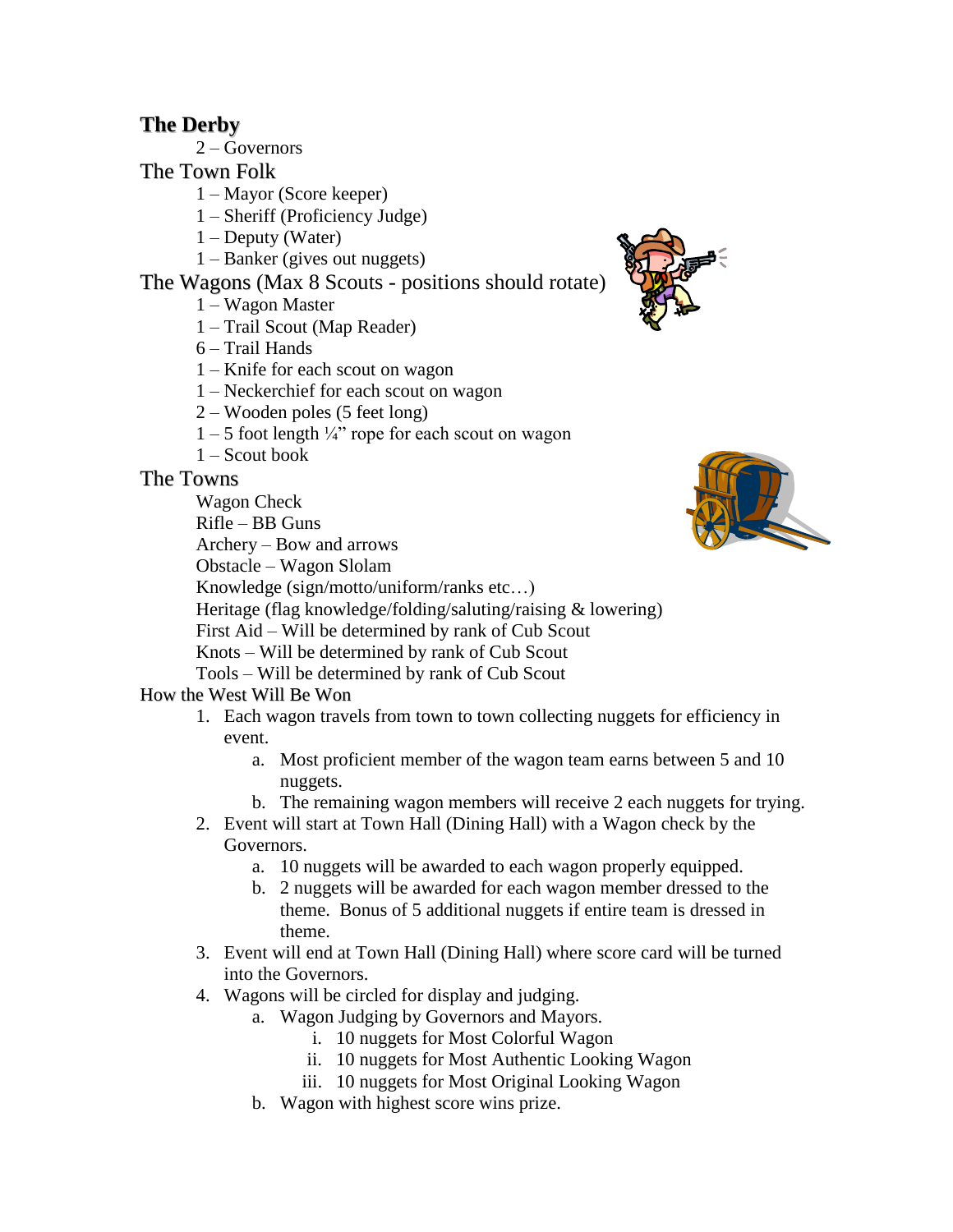# **Boy Scout Camp O Ree Schedule**

### *Friday*

 $6:00 - 8:00$ pm Check in **Friday**<br>6:00 – 8:00pm Check in<br>9:00pm – Opening Camp Fire 6:00 – 8:00pm Check in<br>9:00pm – Opening Camp F<br>11:00pm – Lights Out 11:00pm – Lights Out<br>**Saturday**<br>7:00 – 7:45am – Breakfast

### *Saturday*

**Saturday**<br>7:00 – 7:45am – Breakfast<br>8:00am – 12:00pm Rock Wall – Sign up for scheduled time (Weather Permitting) 7:00 – 7:45am – Breakfast<br>8:00am – 12:00pm Rock Wall – Sign up for scheduled time (Weather Per.<br>8:00 am – 12:00pm Mountain Bikes – Sign up for scheduled time 8:00am – 12:00pm Rock Wall – Sign up for schedu<br>8:00 am – 12:00pm Mountain Bikes – Sign up for s<br>8:00 – 9:00am – Tote 'n Chip Requirements 8:00 am – 12:00pm Mountain Bikes – Sign up for scl<br>8:00 – 9:00am – Tote 'n Chip Requirements<br>9:00 – 10:00am – Fireman Chit Requirements 8:00 – 9:00am – Tote 'n Chip Requirements<br>9:00 – 10:00am – Fireman Chit Requirements<br>9:00 – 10:00am – Plant Life Requirements  $9:00 - 10:00$ am – Fireman Chit Requirements<br> $9:00 - 10:00$ am – Plant Life Requirements<br> $10:00 - 11:00$ am – Knot Tying Requirements  $11:00$ am  $-12:00$ pm  $-$  Whipping and Fusing Requirements 10:00 – 11:00am – Knot Tying Requirements<br>11:00am – 12:00pm – Whipping and Fusing Requirements<br>12:00 – 1:00pm Lunch Served off Chuck Wagon by Town Hall  $11:00$ am  $- 12:00$ pm  $-$  Whipping and Fusing<br> $12:00 - 1:00$ pm Lunch Served off Chuck W<br> $1:15 - 3:15$ pm  $-$  Camp Service Project  $12:00 - 1:00$ pm Lunch Served of<br> $1:15 - 3:15$ pm – Camp Service I<br> $3:30$ pm – Auction begins 1:15 – 3:15pm – Camp Service Project<br>3:30pm – Auction begins<br>4:00pm – Cub Pack meal preparation begins in Pack Site 3:30pm – Auction begins<br>4:00pm – Cub Pack meal preparation begins in l<br>5:00- 6:00pm – Dinner in Cub Pack sites 4:00pm – Cub Pack meal preparation<br>5:00- 6:00pm – Dinner in Cub Pack s<br>7:00pm – Clean up complete 5:00-6:00pm – Dinner in Cub Pack sites<br>7:00pm – Clean up complete<br>8:00 – 8:30pm Vespers 7:00pm – Clean up complete<br>8:00 – 8:30pm Vespers<br>9:00pm – Closing Camp Fire 8:00 – 8:30pm Vespers<br>9:00pm – Closing Camp Fi<br>11:00pm – Lights Out

### *Sunday*

11:00pm – Lights Out<br>**S***unday*<br>7:00 – 8:00am – Breakfast **Sunday**<br>7:00 – 8:00am – Breakfast<br>8:15am – Checkout begins

### *Scout Needs*

Per scout

Handbook Knife Rope 3 - 5 Foot Lengths 1/4" Hemp

1 - 1 Foot piece plastic or nylon

### **NOTE**

**1. Admin building will be closed during meal times and camp fires. There will be no check in or check out during these times.**

**2. All patches and flag streamers will be disturbed when unit has been released by event staff member. Any unit not checking out will not receive there patches or streamer.**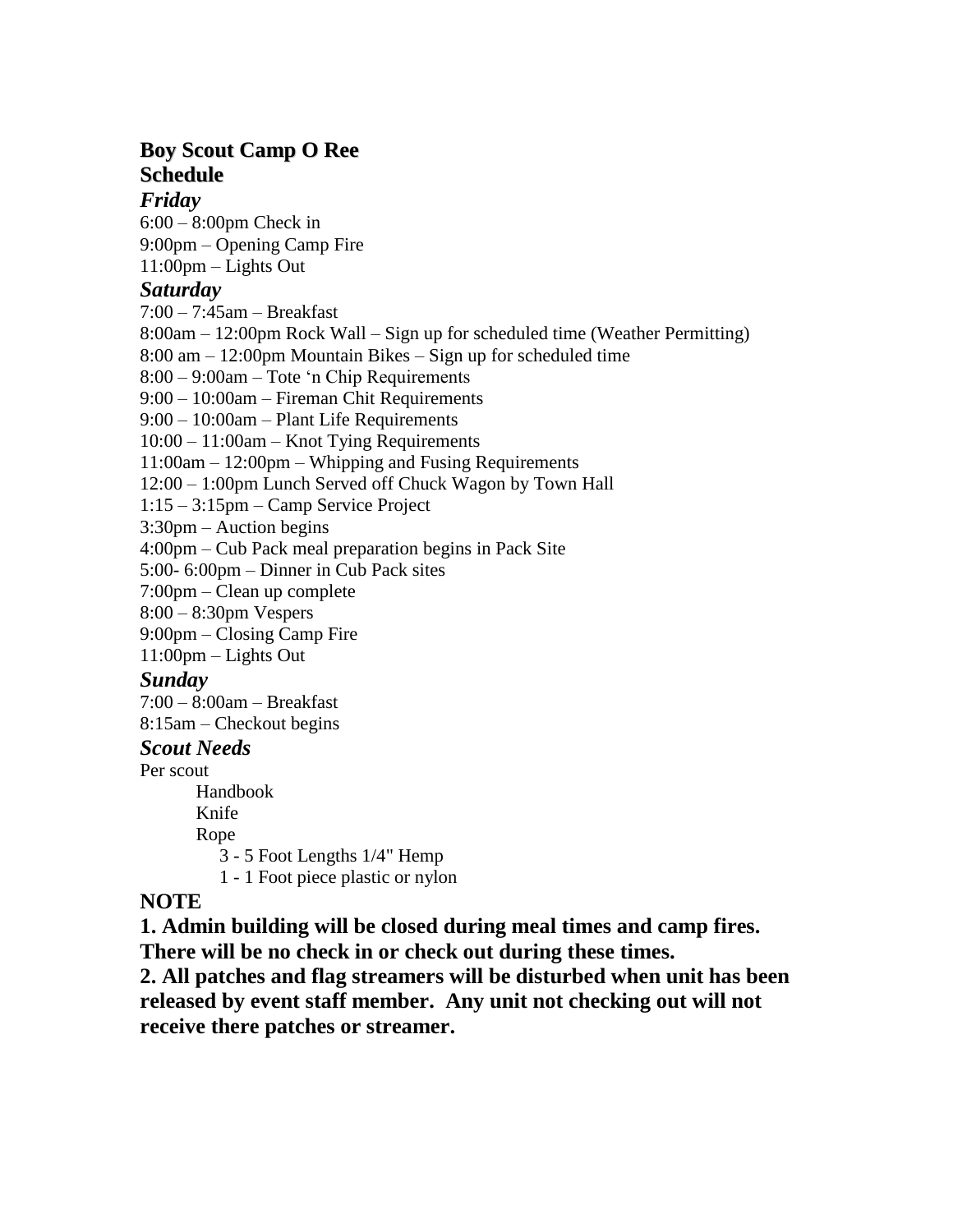### The Grub

Meals

- 1. Saturday Breakfast In Site prepared by unit
- 2. Saturday lunch will be prepared at the Chuck Wagon
	- a. Hot dogs
	- b. Hamburgers
	- c. BBQ Chicken
- 3. Saturday dinner In Cub Packs Sights
	- a. Each pack will have opportunity to buy a Boy Scouts to cook dinner for them in the packs sight.
	-
	- b. Cub Pack supplies all meal ingredients<br>
	c. Troops supply all cooking equipment<br>
	(stove/pots/utensils etc...) c. Troops supply all cooking equipment (stove/pots/utensils etc...)
	- d. See Boy Scout Cook Off
- 4. Sunday breakfast In Dining Hall
	- a. Bagel bar
	- b. Cereal



Coffee, Tea, Milk and Juice will be available at all meals.